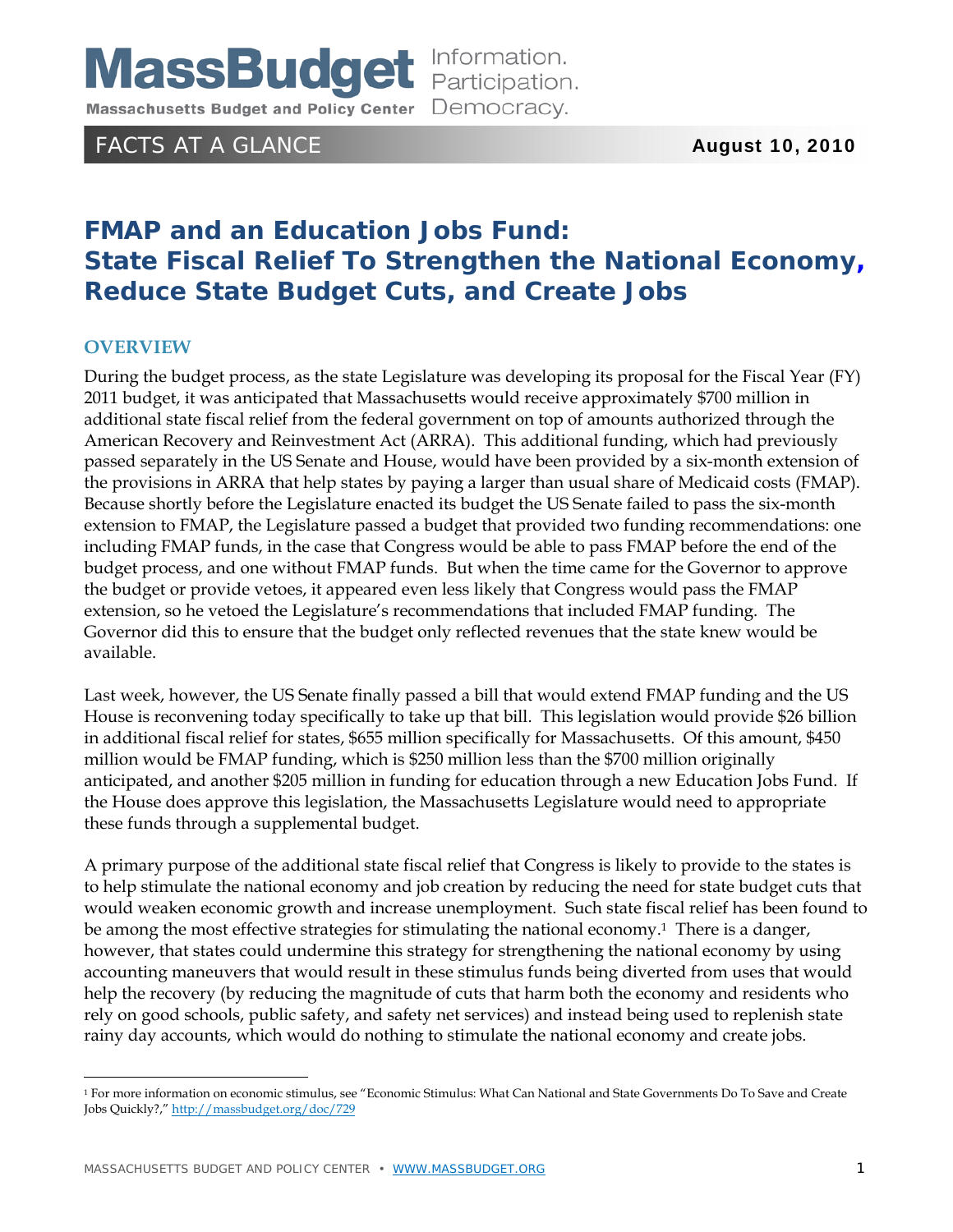For the \$205 million Education Jobs Fund Congress has included language providing some guidance on how the funds should be spent. This one-time money will be distributed to states through the existing State Fiscal Stabilization Fund and must be spent during the upcoming FY 2011 school year. States can choose to allocate this money to local school districts either through existing school funding formulae—the Chapter 70 education aid formula in Massachusetts—or based upon the federal Title I formula, which distributes aid according to individual schools' low-income student populations. Public institutions of higher education are also eligible to receive money from this fund. Regardless of the distribution mechanism, states must demonstrate that Education Jobs Fund money will be used directly to retain or create jobs in schools.

In this paper, we list the amount of extended FMAP funds that were provided to programs and services in the Legislature's original FMAP recommendations. As the Congress debates providing FMAP funds, this will provide a picture of what is at stake in Massachusetts and how FMAP could help mitigate potentially harmful state budget cuts. As the FY 2011 budget currently stands, the cuts due to FMAP funding were, in most cases, in addition to smaller cuts that would have occurred anyway. In some cases the FMAP funding would have allowed level funding and in a few cases, the FMAP funds would have allowed the state to restore some of the funding that had been cut in FY 2010.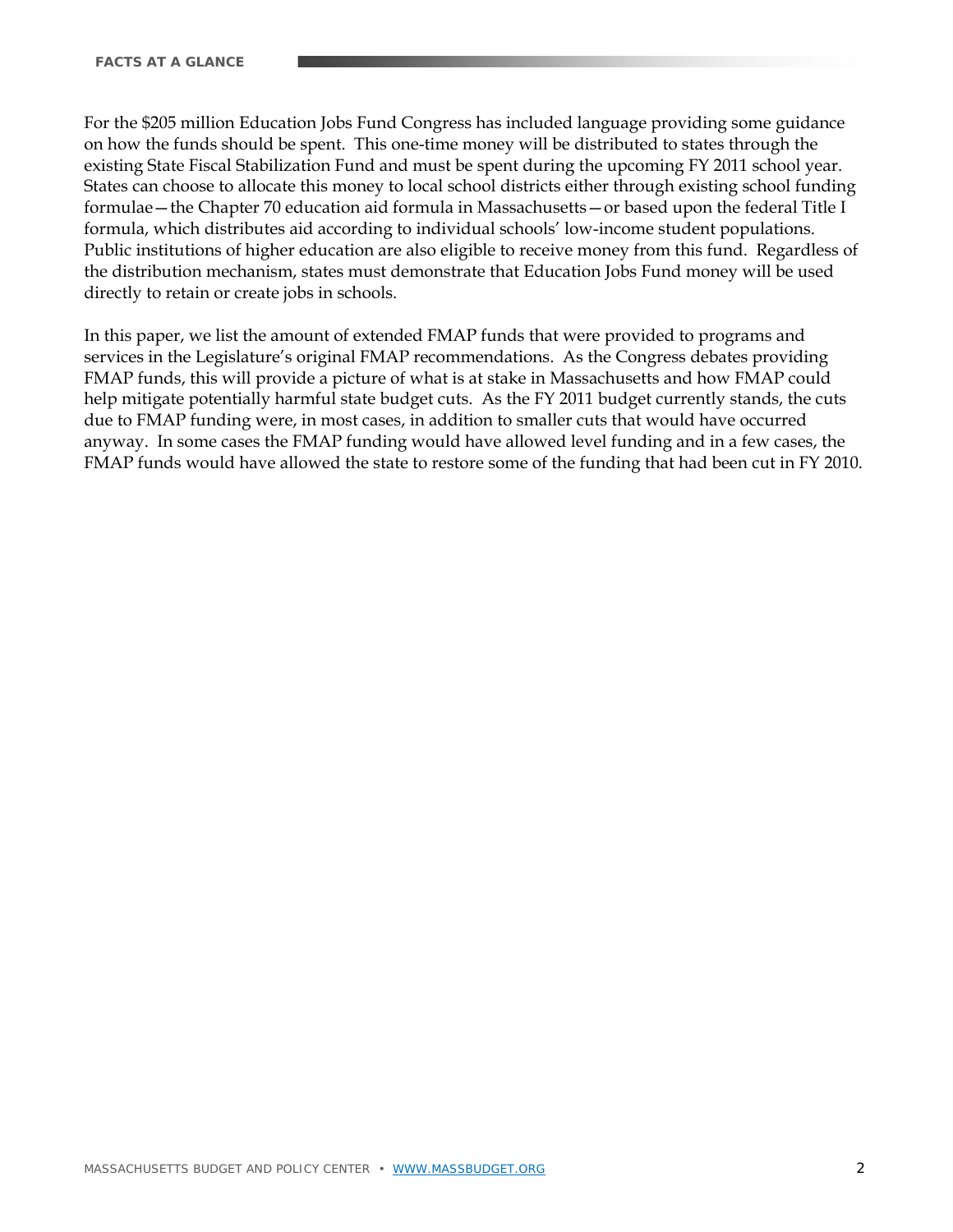# **EDUCATION**

Recommendations included in the Legislature's FY 2011 budget proposal would have provided up to \$65.6 million in additional FMAP funding for education programs. This funding could be restored if Congress enacts the pending FMAP extension. The additional \$205 million in Education Jobs Fund money for the preservation and creation of teacher jobs was not included in the Legislature's budget as that funding was not anticipated at the time the budget was enacted.

#### *EARLY EDUCATION AND CARE*

- **Income-Eligible Child Care For Low-Income Families: \$5 million.** Although this line item is cut by a total \$33.4 million in FY 2011, \$5 million in FMAP funds could have funded approximately 690 full-time child care slots for low-income children.
- **Universal Pre-Kindergarten Program: \$500,000.**
- **Head Start Grants: \$500,000.**
- **Early Childhood Mental Health Grants: \$250,000.**

#### *ELEMENTARY AND SECONDARY EDUCATION*

**Kindergarten Expansion Grants: \$3 million.**

Grants to support schools transitioning from half-day to full-day kindergarten will be cut by an average of \$1361 for each of 2205 recipient classrooms. Additionally, 30 new classrooms that would have otherwise have won grants will not be able to receive funding.

- **Extended Learning Time Grants: \$1.6 million.** Grant money will fund extended school days for 3 fewer schools (19 instead of 22) in FY 2011 due to the loss of FMAP money.
- **Bay State Reading Institute and Other Targeted Literacy Programs: \$750,000.** Programs aimed at improving the literacy skills of elementary school children will be reduced \$750,000 due to the loss of FMAP money. This total includes a 25% across-the-board cut to 166 schools operating Reading Recovery and other targeted literacy programs.
- **After-School and Out-of-School Grants: \$500,000.**  Grants to support after-school enrichment programs at 65 schools and community centers will be cut by 25% across-the-board, for an average cut of \$7692 per program
- **Adult Basic Education: \$250,000.**

Adult basic education services, including classes in adult literacy, high school equivalency, and English for speakers of other languages, will serve approximately 150 fewer adult students due to the loss of FMAP money.

#### **Reimbursements for Extraordinary Special Education Costs: \$12.6 million.**

Circuit breaker reimbursements to school districts for extraordinary special education costs have been cut significantly over the last two years, going from \$228 million in FY 2008 to \$133.1 million in FY 2010. While the circuit breaker program is budgeted to receive level funding in FY 2011, a full extension of FMAP would help reimburse school districts by \$12.6 million more, bringing this program closer to funding levels prior to the beginning of the fiscal crisis.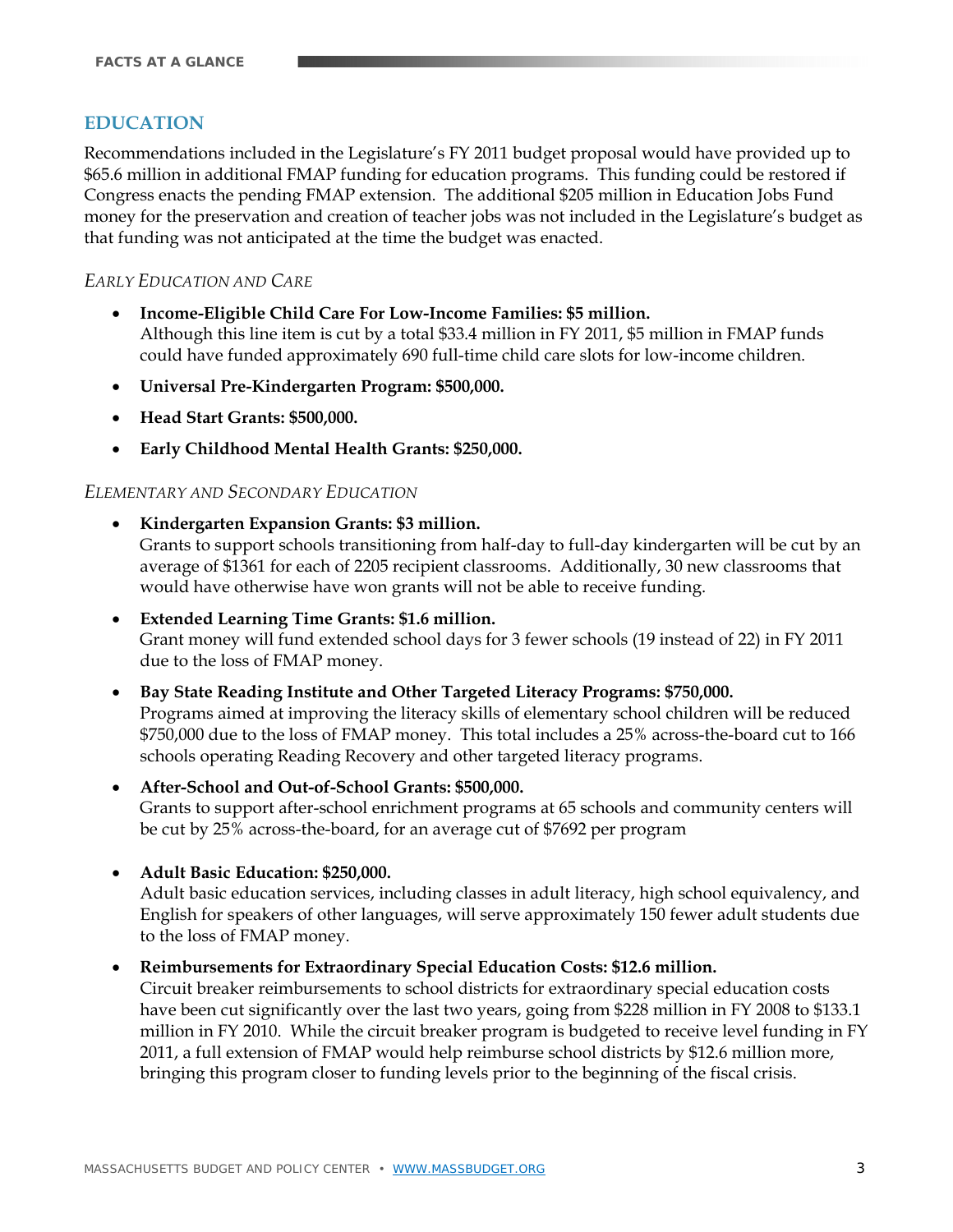**Transportation for Regional School Districts: \$3.6 million.**

While regional school districts with high transportation costs are budgeted to receive level funding in FY 2011—\$40.5 million—a full extension of FMAP would help the state reimburse regional school districts by \$3.6 million more, bringing this program closer to funding levels prior to the beginning of the fiscal crisis.

#### *HIGHER EDUCATION*

- **University of Massachusetts: \$14.3 million.**
- **Community Colleges: \$4.9 million.**
- **State Colleges/Universities: \$6.5 million.**

#### **State Scholarship Program: \$3 million.**

State funded need-based financial aid, scholarships, tuition waivers, and loans will be cut by \$3 million. Most awards amounts will receive across-the-board cuts, although the total number of award recipients may also decrease.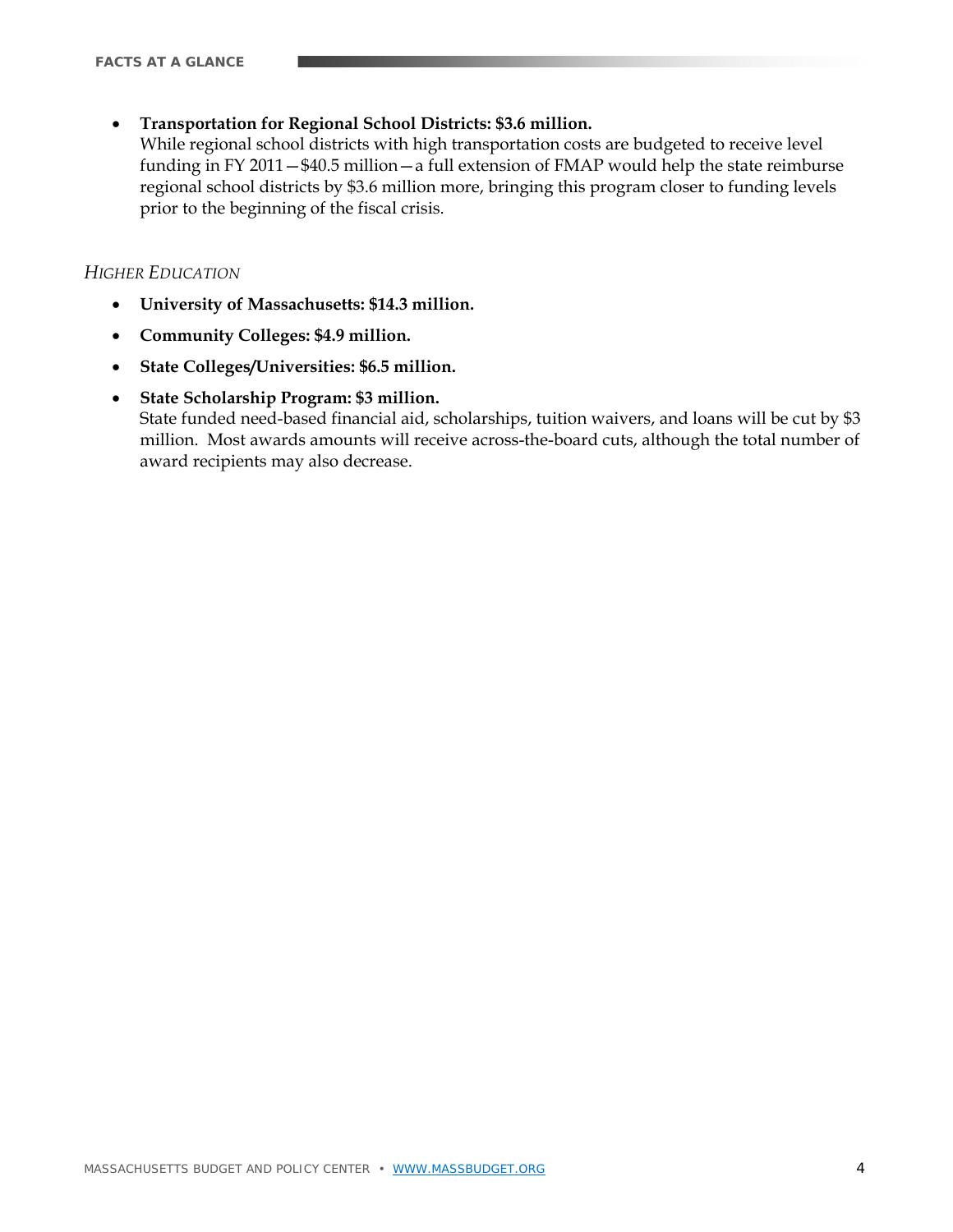# **ENVIRONMENT & RECREATION**

Recommendations included in the Legislature's FY 2011 budget proposal would have provided up to \$10.2 million in additional FMAP funding for the state's environment and recreation programs. This funding could be restored if Congress enacts the pending FMAP extension.

- **State Parks & Recreation: \$1.7 million.**
- **Environmental Administration: \$485,000.**  This includes the Executive Office of Energy and Environmental Affairs, which would have received \$311,000, and the Environmental Law Enforcement, which would have received \$174,000.
- **Department of Environmental Protection: \$402,000.**
- **Fish and Game: \$333,000.**

The Division of Marine Fisheries would have received \$271,000 and the Department of Fish and Game would have received \$62,000 through the FMAP extension.

**Department of Agricultural Resources: \$67,000.**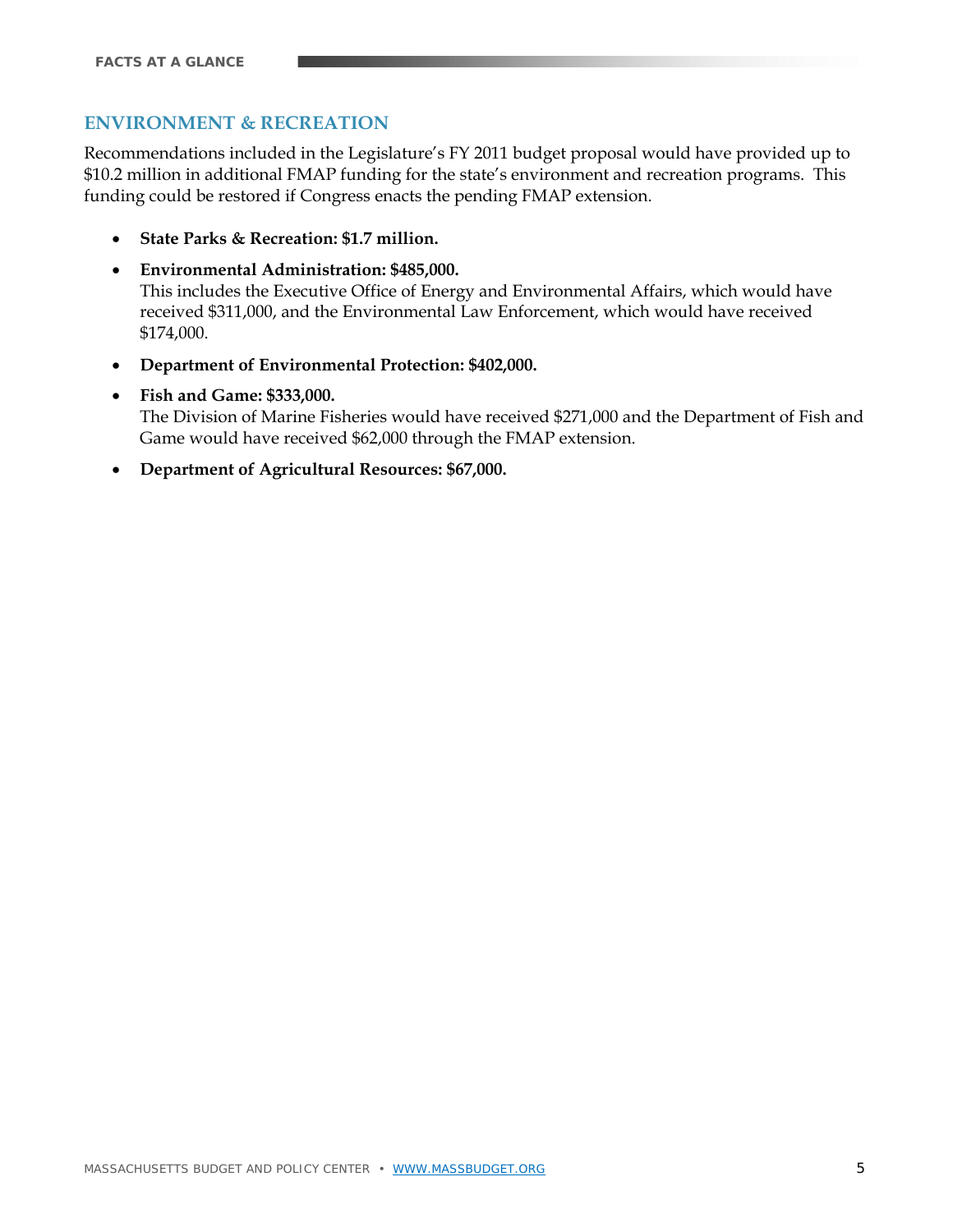# **MASSHEALTH (MEDICAID) & HEALTH REFORM**

Recommendations included in the Legislature's FY 2011 budget proposal would have provided up to \$144.4 million in additional FMAP funding for MassHealth (Medicaid) and the state's health reform programs. This funding could be restored if Congress enacts the pending FMAP extension.

 **Commonwealth Care Bridge Program: \$56 million.**  Without FMAP dollars, 24,000 legal immigrants will lose their health insurance coverage on August 31.

#### **MassHealth: \$81.3 million.**

Without FMAP dollars, service cuts to MassHealth members include cuts to the day habilitation services for disabled adults from six hours to five hours daily, reductions in personal care attendant services, reductions in grants to certain community providers, and a reduction in funding for the Children's Behavioral Health Initiative (also known as "Rosie D." funding.) MassHealth will also shorten the time frame for eligibility redeterminations, and take other cost-tightening measures.

# **MENTAL HEALTH & PUBLIC HEALTH**

Recommendations included in the Legislature's FY 2011 budget proposal would have provided up to \$9.2 million in additional FMAP funding for mental health programs and \$15.3 million for public health programs. This funding could be restored if Congress enacts the pending FMAP extension.

#### *MENTAL HEALTH*

- **Adult Mental Health Services: \$2 million.**
- **Mental Health Facilities: \$6.4 million.**

# *PUBLIC HEALTH*

- **Substance abuse prevention and treatment: \$3.4 million.**  Without FMAP dollars, funding for the Division of Substance Abuse Services receives \$1.4 million less, and funding for a program providing secure treatment for persons struggling with addiction to opiates is cut in half, from \$4 million to \$2 million.
- **Compulsive Behavior Treatment Program: \$500,000.** Without FMAP dollars, funding for treatment programs for persons trying to overcome a variety of addictive behaviors drops from \$1 million to \$500,000.
- **Shaken Baby Syndrome Prevention: \$178,000.** Without FMAP dollars, the shaken baby syndrome prevention program is eliminated.
- **Primary Care Loan Forgiveness: \$157,000.**  Without FMAP dollars, a program designed to support medical practitioners who choose primary care is eliminated.
- **Academic Detailing: \$93,000.** Without FMAP dollars, a program designed to encourage cost-effective use of generic prescription medications is eliminated.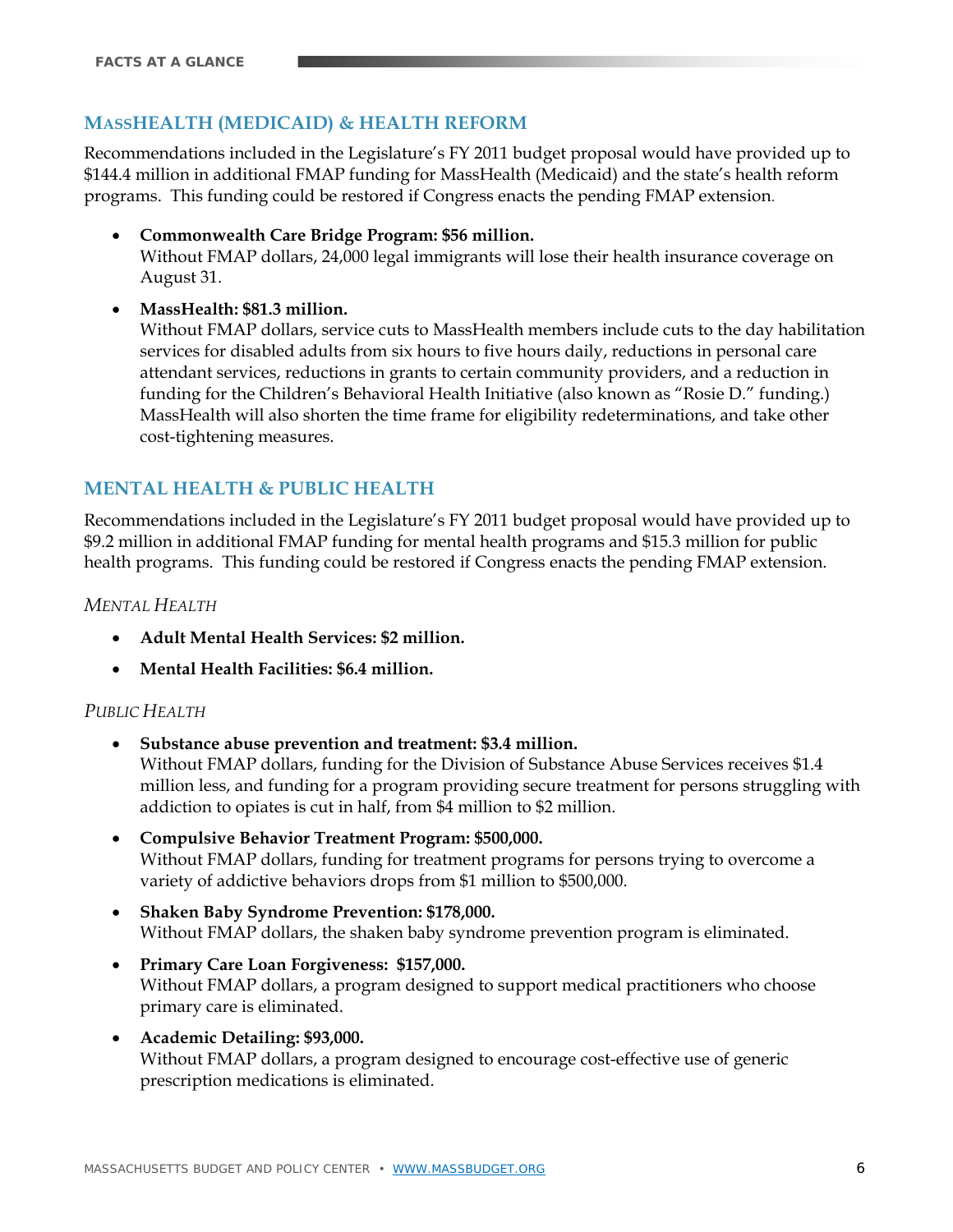# **HUMAN SERVICES**

Recommendations included in the Legislature's FY 2011 budget proposal would have provided up to \$64.8 million in additional FMAP funding to the state's human services programs. This funding could be restored if Congress enacts the pending FMAP extension.

#### *CHILDREN AND FAMILIES*

**Congregate Care: \$3.8 million.**

Although this line item is cut by a total \$18.2 million in FY 2011, \$3.8 million in FMAP funds could have mitigated this severe cut by 20 percent. This line item funds the congregate care of children in the custody of the Department of Children and Families.

- **Services to Children and Families (including Family Support And Stabilization): \$7.4 million.**
- **Support Services for People At-Risk For Domestic Violence: \$1.2 million.**

#### *DEVELOPMENTAL DISABILITIES*

- **Community Day and Work Programs: \$4.7 million.**
- **State and Community-Based Residential Services: \$6.5 million.**
- **Respite Services and Intensive Family Supports: \$1.5 million.**

#### *ELDER SERVICES*

- **Elder Home Care: \$10.8 million.** Without FMAP funding, community-based long term care services for elders loses funding equivalent to a full year's worth of services for more than 2,400 elders.
- **Protective Services: \$1.5 million.**

#### *TRANSITIONAL ASSISTANCE*

- **Transitional Aid to Families with Dependent Children (TAFDC): \$1 million.**
- **Employment Services Program (ESP): \$8.1 million.**  ESP provides job training, education, and job placement services for individuals transitioning out of TAFDC cash assistance. Without FMAP dollars, ESP is funded at \$15 million for FY 2011. The Department of Transitional Assistance estimates that the FMAP funding would have supported approximately 3,000 to 3,500 slots and 1,600 to 1,800 placements in ESP programs.

#### *OTHER HUMAN SERVICES*

- **Home Care Services for the Disabled under the Massachusetts Rehabilitation Commission: \$406,000.**
- **Department of Youth Services and the programs it administers: \$633,000.**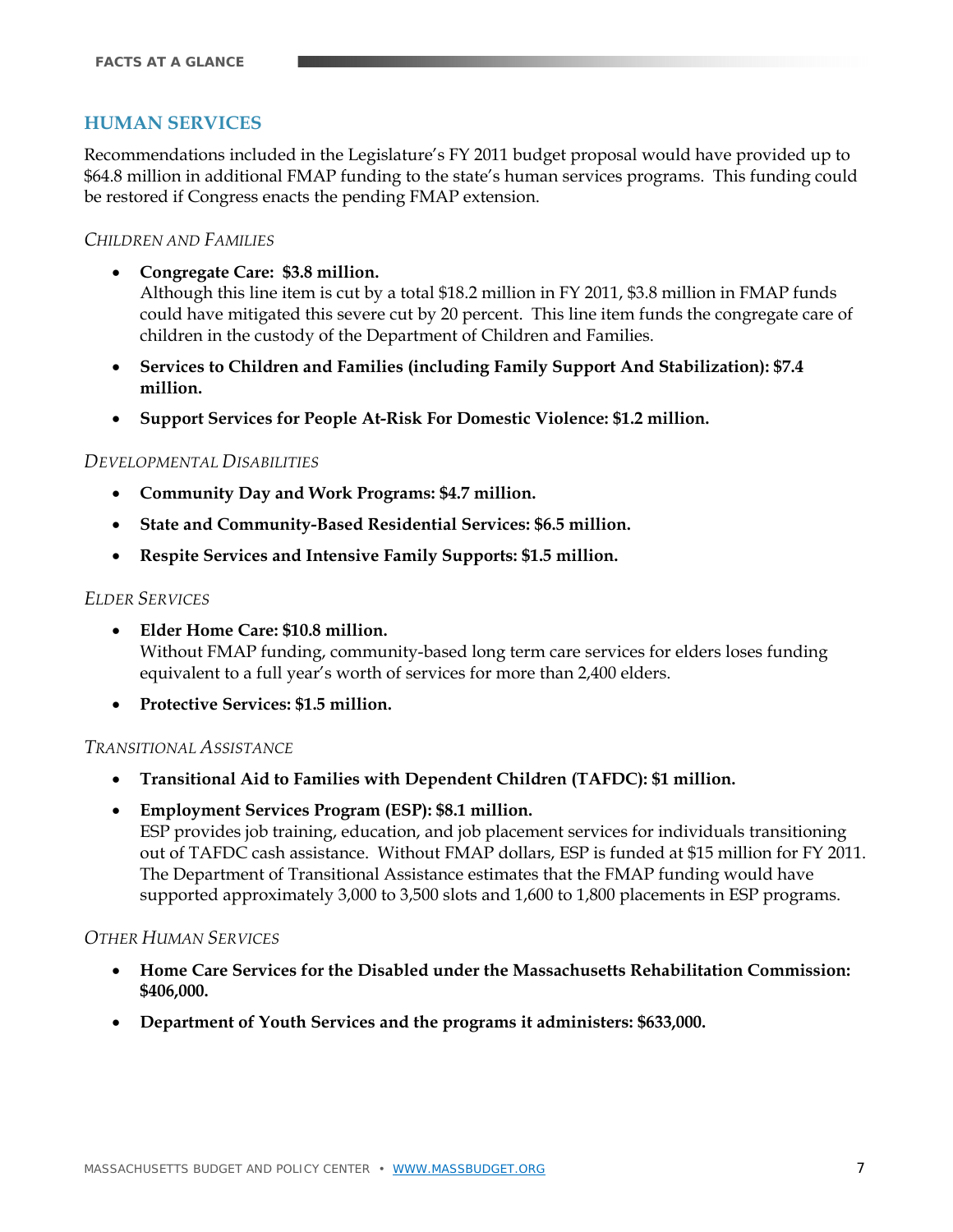# **HOUSING**

Recommendations included in the Legislature's FY 2011 budget proposal would have provided up to \$6.9 million in additional FMAP funding for the state's housing programs. This funding could be restored if Congress enacts the pending FMAP extension.

**Massachusetts Rental Voucher Program (MRVP): \$2.2 million.**

This program provides rental assistance to low-income families, earning on average \$11,000 annually. MRVP provides two types of vouchers: project-based, meaning that voucher is tied to a subsidized housing unit, and mobile vouchers, which recipients can apply to any rental housing unit. Although the FY 2011 appropriation of \$33.2 million is \$300,000 higher than the FY 2010 budgeted amount, it is still not nearly enough to meet the increasing demand for rental assistance, particularly in light of the economic recession. The mobile voucher program has been frozen, while the waiting list for project-based vouchers is extremely long and can take years to for applicants to move off the waiting list.

**Residential Assistance for Families in Transition (RAFT): \$740,000.** 

RAFT provides short-term financial assistance (up to \$2,000) to families who are at-risk of becoming homeless and who are facing an immediate financial crisis. This can be through a single allocation or through more than one allocation, as long as the total financial assistance does not exceed \$2,000. Funding for RAFT was significantly cut to just \$260,000 and has essentially been offline since FY 2009, when it was fully funded at \$5.5 million. In FY 2009, the RAFT program provided grants to over 2,700 families, with average grants ranging from \$1,300 to \$1,900.<sup>2</sup> Although a similar homelessness prevention program exists through the federal recovery act, in order for the RAFT program to be restored, the state will have to find a way provide funding, especially when the federal recovery funds run out.

- **Subsidies to Public Housing Authorities: \$2 million**.
- **Emergency Assistance: \$1.6 million.**

 $\overline{a}$ 

<sup>2</sup> Community-Based Research Initiative, Northeastern University. "Fighting Homelessness in Massachusetts: A Cross-Agency Analysis of the Residential Assistance for Families in Transition (RAFT) Program." October 2009.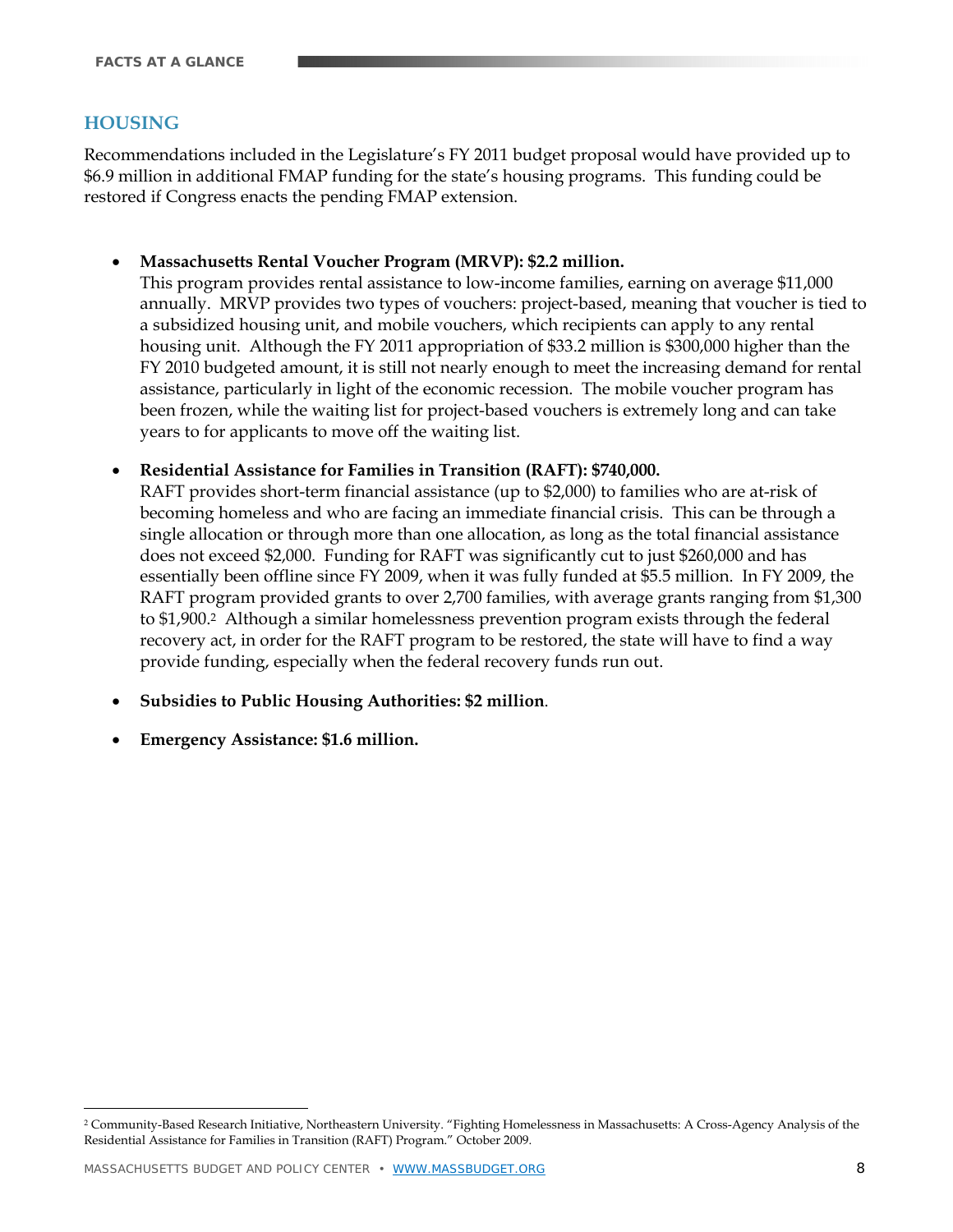# **ECONOMIC DEVELOPMENT AND WORKFORCE & LABOR**

Recommendations included in the Legislature's FY 2011 budget proposal would have provided up to \$6.7 million in additional FMAP funding for the state's economic development and workforce programs. This funding could be restored if Congress enacts the pending FMAP extension.

**One-Stop Career Centers: \$506,000.**

One-Stop Career centers provide job placement and job readiness assistance to unemployed workers. These centers, located throughout the state, have served thousands of workers. The three Centers in Boston alone served almost 18,000 customers in FY 2007.3 A decrease in funding would create constraints for the Centers at a time when job placement and training are critical services for unemployed workers.

- **Local Tourism Councils: \$2.5 million.**
- **Individual Training Grants: \$845,000.**
- **Regional Economic Development Grants: \$400,000.**

 $\overline{a}$ 

<sup>&</sup>lt;sup>3</sup> Boston Private Industry Council. "Career Center Charter Review Report." April 2008. http://www.bostonpic.org/resources/career-centercharter-review-report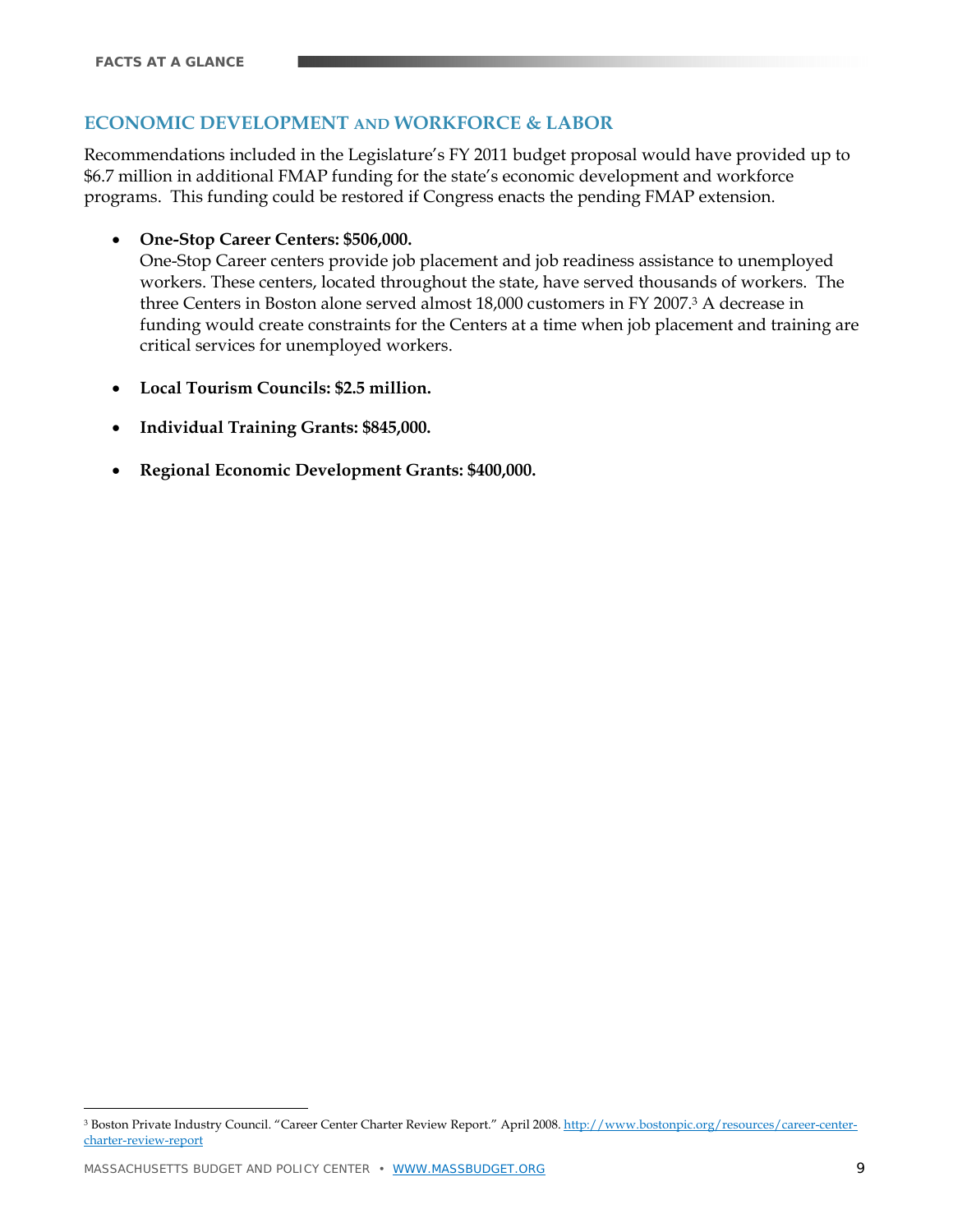# **LAW & PUBLIC SAFETY**

Recommendations included in the Legislature's FY 2011 budget proposal would have provided up to \$35.7 million in additional FMAP funding to law and public safety programs. This funding could be restored if Congress enacts the pending FMAP extension.

#### *COURTS & LEGAL ASSISTANCE*

- **Public Counsel Services: \$1.6 million.**  This reduction translates into decreased availability of public lawyers to counsel defendants who are unable to pay for private legal representation.
- **District Court: \$1.7 million.**
- **Juvenile Court: \$1.5 million.**
- **Indigent Persons Fees and Court Costs: \$1.1 million.**
- **Superior Court: \$860,000.**
- **Probate and Family Court: \$760,000.**

#### *LAW ENFORCEMENT*

- **Department of State Police Operation: \$4.2 million.**
- **Gang Prevention Grant Program (Shannon Grants): \$2.0 million.**
- **Office of the Chief Medical Examiner: \$640,000.**
- **Criminal Systems History Board: \$540,000.**

#### *PRISONS, PROBATION & PAROLE*

- **Department of Correction Facility Operations: \$5.3 million.**
- **County Sheriffs' Departments: \$100,000 400,000 each.**

#### *PROSECUTORS*

- **District Attorney Offices': \$30,000 150,000 each.**
- **Wage Enforcement Program: \$190,000.**
- **Witness Protection Board: \$100,000** and **Victim and Witness Assistance: \$40,000.**  These programs provide help to at-risk witnesses with temporary housing and moving costs, as well as food, childcare and other costs.